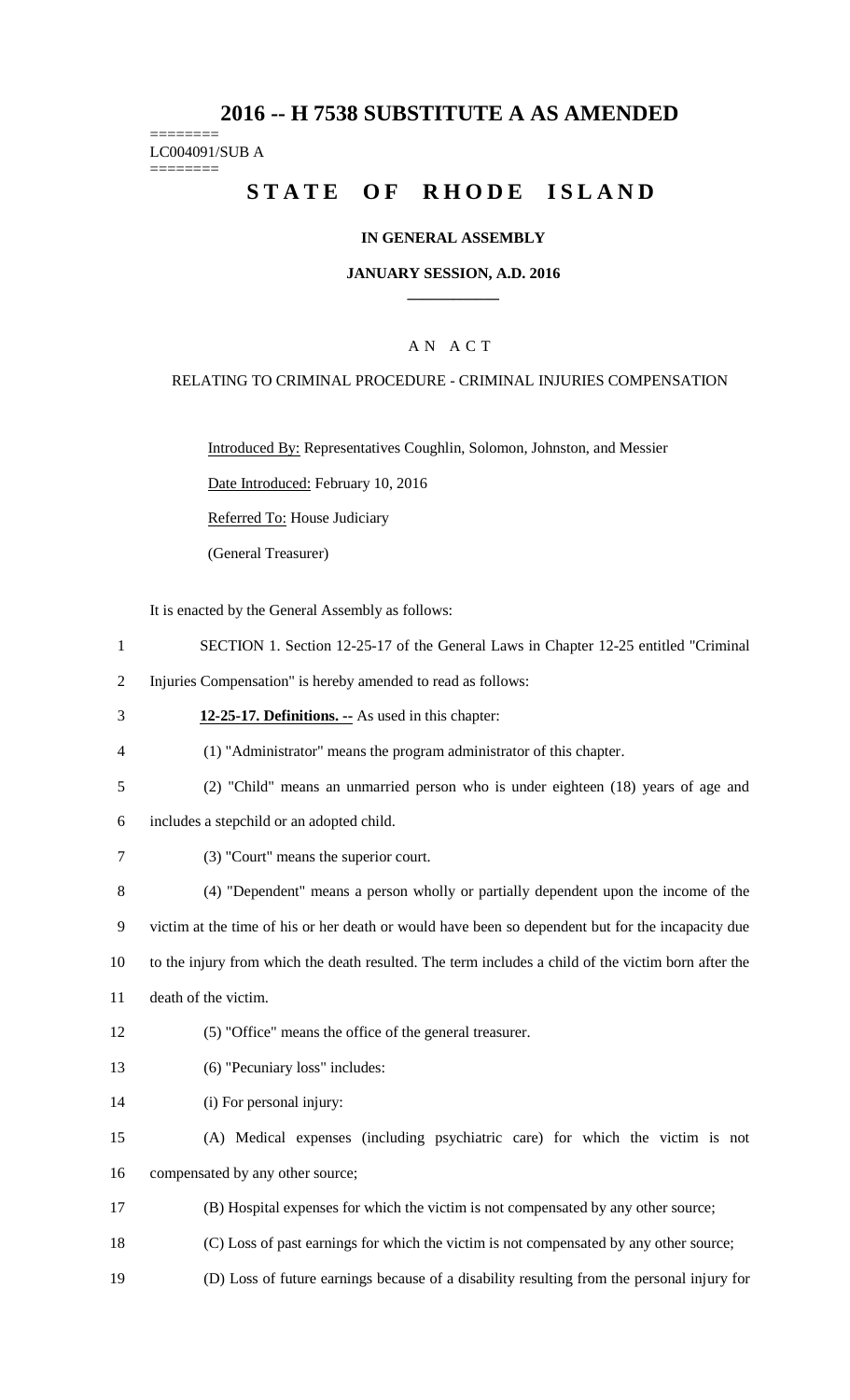- which the victim is not compensated by any other source.
- (ii) For death:
- (A) Funeral and burial expenses for which the victim's estate is not compensated by any other source; and
- (B) Loss of support to the dependents of the victim for which the dependents are not compensated by any other source.
- (iii) Any other expenses actually and necessarily incurred as a result of the personal injury or death for which the victim or his or her estate is not compensated by any other source, but it does not include property damage.
- (7) "Personal injury" means actual bodily harm, mental or nervous shock, and a pregnancy resulting from sexual attack.
- (8) "Relative" means a spouse, parent, grandparent, stepfather, stepmother, child, grandchild, brother, sister, half-brother, half-sister, and a spouse's parents.
- (9) "Resident" means any person who has his or her residence within the state of Rhode Island.
- (10) "State" includes the District of Columbia, the fifty (50) states, and the United States' territories and possessions.
- (11) "Treasurer" means the general treasurer of the state of Rhode Island or his or her designee.
- (12) "Victim" means a person who is injured or killed by any act of a person or persons which is within the description of any of the offenses specified in § 12-25-20 and which act occurs in the state of Rhode Island. "Victim" also means a resident of the state of Rhode Island who is a victim of an act of terrorism as defined in 18 U.S.C. § 2331 occurring outside the United 24 States or within the United States as referred to in 42 U.S.C. §10603b.
- (13) "1972 Act" means the Criminal Injuries Compensation Act of 1972, established pursuant to former §§ 12-25-1 -- 12-25-12.1.
- (14) "1996 Act" means the Criminal Injuries Compensation Act of 1996, established pursuant to §§ 12-25-16 -- 12-25-30.
- SECTION 2. This act shall take effect upon passage.

======== LC004091/SUB A ========